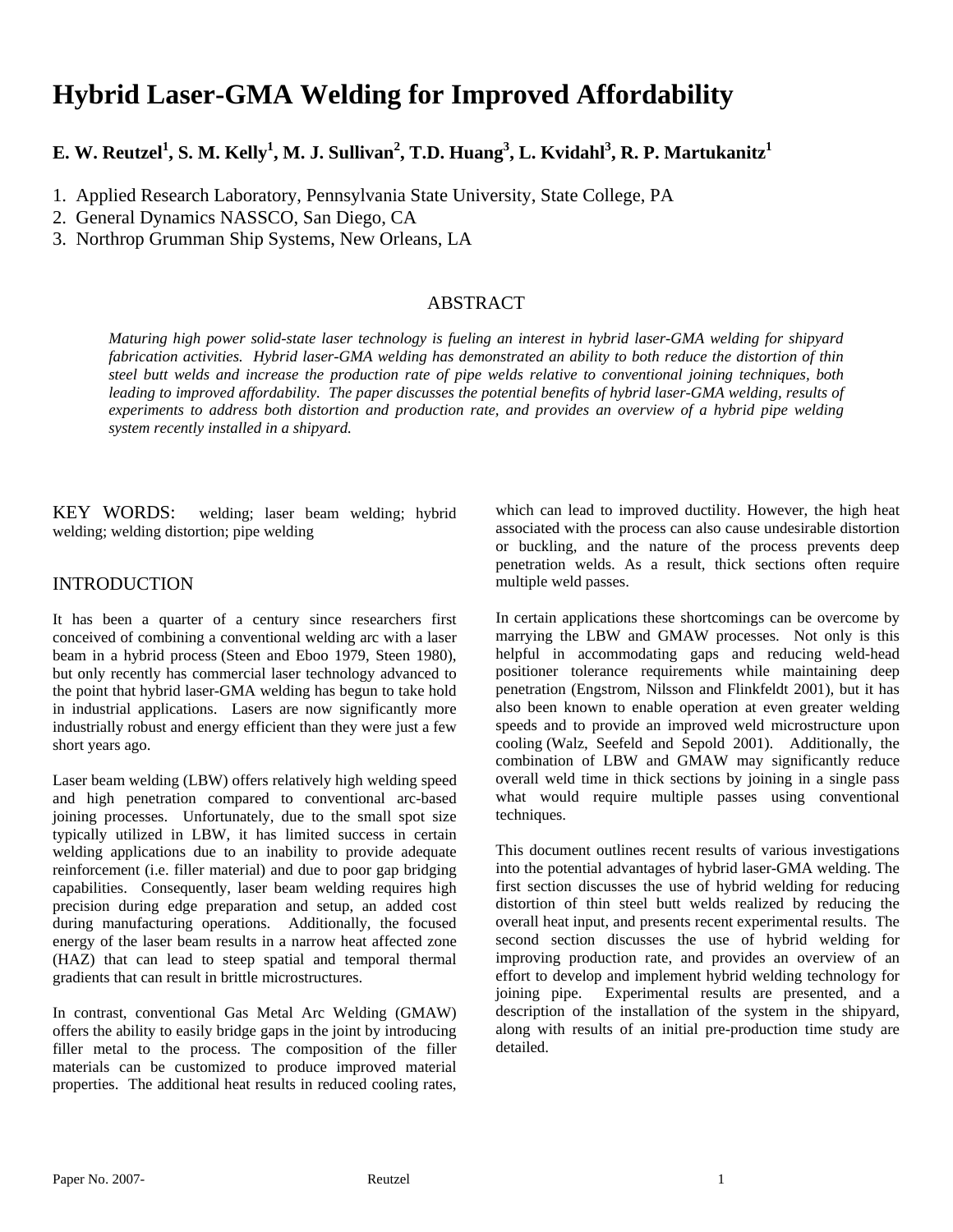# HYBRID WELDING FOR REDUCING DISTORTION IN THIN STEEL

# **Background**

The use of thin steel (less than 10 mm thick) in shipbuilding has increased significantly in the last 20 years, from less than 10% before 1990 to greater than 90% in 2000 (Huang, Dong, DeCan and Harwig 2003). The increased usage of thin steel is driven by ship designs requiring a reduction in weight, offering performance increases in the final product. At the same time, U.S. shipyards have faced difficulty in dealing with the inherent problems in fabricating large structures with thin material and as a result, have experienced significant cost increases due to problems associated with distortion. One of the large contributors to distortion in thin steel structures is the welding process. It has been estimated that the welding of panel seams leads to significant additional costs during fabrication of the major platforms.

On-going research at the Applied Research Laboratory at Penn State University (ARL Penn State) under an ONR MANTECH Program has been directed at the use of hybrid laser arc welding (HLAW) technology for joining of thin steel panel structures (panel seams, inserts and stiffeners), with the objective of reducing distortion in the final product. Northrop Grumman Ship Systems (NGSS) has been actively involved in this program. The goals of the program are to (1) develop a hybrid welding process that can be easily implemented in the U.S. shipyard, (2) perform necessary testing to ensure a qualificationready process, (3) demonstrate the process on large scale panels at NGSS on their panel line, and (4) deliver an implementation roadmap for the technology that specifies a system and required qualification testing. The program is initially focused on the welding of 5 to 10 mm thick higher strength steel such as American Bureau of Shipping (ABS) grade AB/DH36 and AB/EH36. The experiments in the section report on the measured reduction in distortion achieved when the hybrid laser arc welding process is used to join thin steel panels.

Conventional welding processes such as submerged arc welding offer low capital equipment cost and are readily implemented in the production environment of the U.S. shipyard. One significant drawback to conventional welding processes such as submerged arc welding (SAW) are the high levels of heat input used. Heat input, or weld power imparted to the plate divided by the travel speed {kJ/in.}, is proportional to weld distortion. As heat is added to the weldment, residual stresses are generated resulting in distortion. Buckling distortion is problematic in thin panel structures since the critical buckling strength are proportional to the thickness-squared. For example, the critical buckling strength in 10 mm plate is 4 times greater than in 5 mm plate, while the welding-induced longitudinal residual stress levels are relatively constant for these ranges of thicknesses (Huang, Dong, DeCan and Harwig 2003)

Masubuchi (1984) summarized the relationship between heat input and distortion for welding of 0.25 inch steel panels. The data presented by Masubuchi indicates that a 1% increase in heat input can correspond to a 24.7% increase in out of plane distortion in 0.25 inch thick steel stiffened panel structures.<sup>\*</sup> Recent experiments by Kelly et al. investigated the use of laser beam, hybrid laser arc and gas metal arc welding to join 10 mm thick inserts into 5 mm thick panel of higher strength steel (Kelly, Martukanitz, Michaleris, Bugarewicz, Huang and Kvidahl 2006). The results of this work indicated that for a 1% increase in heat input, distortion would increase between 2.5 and 2.8%, depending on the size of the panel. Clearly while there is a relationship between heat input and buckling distortion, the magnitude varies considerably with processing, thickness and panel size.

The current shipyard welding process for butt-welding panel seams, conventional SAW, imparts approximately 3.5 times more heat than the hybrid welding process. The tandem submerged arc welding process, which is receiving considerable interest by shipyards because of its potential for increased productivity imparts approximately 2.5 times more heat than a hybrid welding process for 5 mm butt welds.

# **Experiment**

In order to quantify the heat input achieved with hybrid welding and the associated distortion in thin steel panels, the HLAW process was used to weld 2 by 10 foot panels that were nominally 0.25 inches thick. The panels, provided by GD NASSCO, consisted of the higher strength structural steel ABS grade AH-36. The joint edges were machined to a square-butt configuration, and gaps were held to less than 0.002 inches. In the absence of automated seam tracking, the panel was fixtured to minimize vertical and lateral movement of the joint during welding (Figure 1). Processing conditions are summarized below and in Table 1 and compared with conventional twosided submerged arc welding processes. Out of plane distortion (z) was measured while fixtured before and after welding (after cooling to room temperature) using a dial indicator at a nominal transverse and longitudinal spacing of 6 and 12 inches, respectively. The difference in the out of plane shape was then calculated, and the data linearly interpolated to produce a graphical representation of the plate shape.

 $\overline{a}$ 

<sup>\*</sup> In Masubuchi's work, the final central deflection of a 0.78 kJ/mm weld was 0.095 mm, while the final central deflection of a 1.35 kJ/mm weld was 1.87 mm. Thus a 79% increase in heat input corresponds to a 1867% increase in distortion.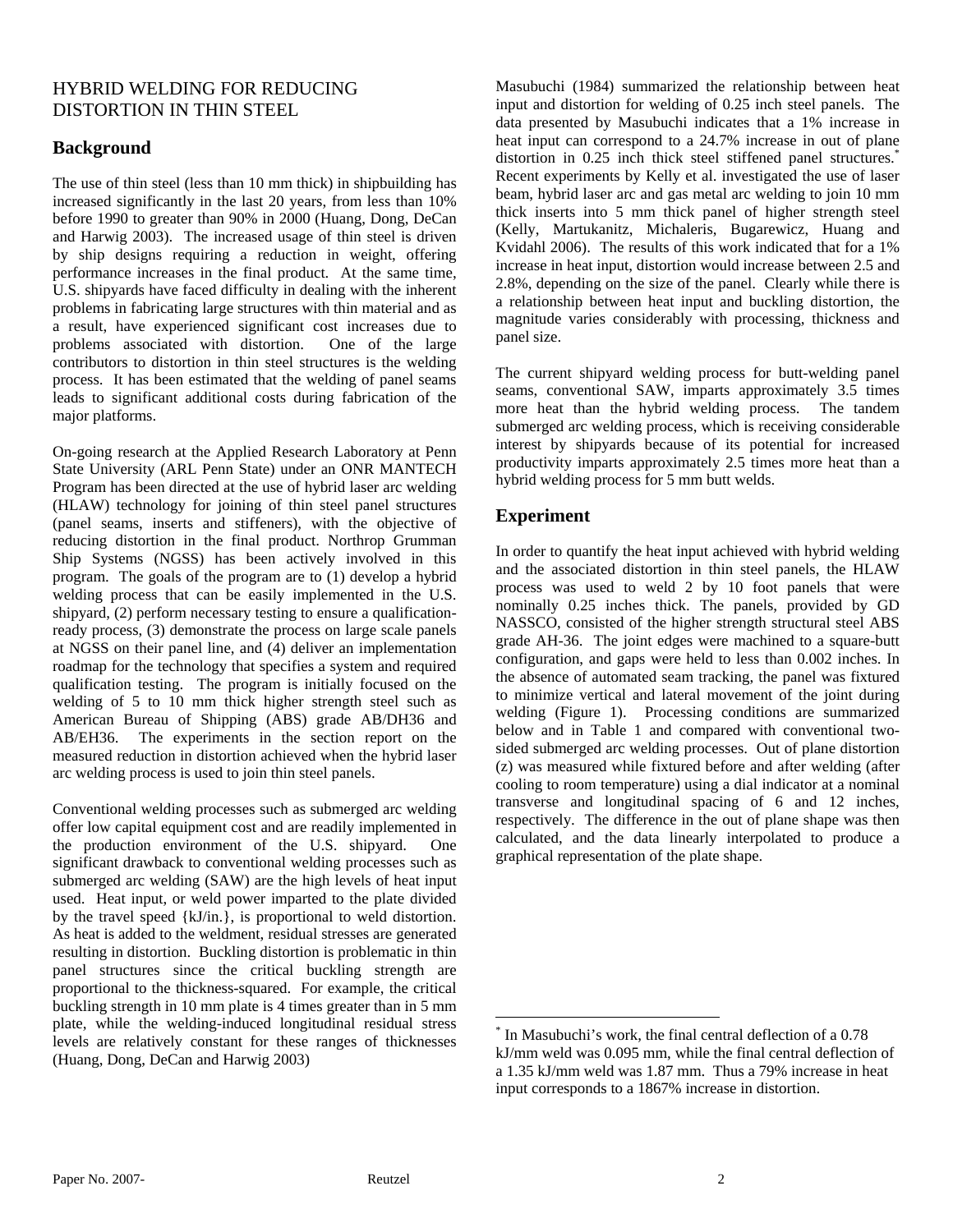

Figure 1. Photograph of the fixture used during hybrid welding. The fixture consisted of two steel I-beams placed on both sides of the welded joint and clamped to the welding bed.

|  |  | Table 1. Summary of processing conditions used. |  |
|--|--|-------------------------------------------------|--|
|  |  |                                                 |  |

| Process     | <b>Travel Speed</b><br>$\{in/min\}$ | Heat input<br>{kJ/in} |  |
|-------------|-------------------------------------|-----------------------|--|
| HLAW        | 40.O                                | 15.8                  |  |
| 2-sided SAW |                                     | 54 O                  |  |

*HLAW.* The hybrid laser arc welding process utilized a 4.5kW Nd:YAG laser with a 5.9 inch (150 mm) focal length and 0.023 inch (0.6 mm) beam diameter at focus. The laser was defocused 0.200 inch above the substrate for the weld. The gasmetal arc component of the hybrid process used a Miller AutoAxcess 450 power supply, operating in pulsed mode (GMAW-P) with a wire feed rate of 250 inch/min, and average arc voltages and currents of 30V and 200A, respectively. The laser led the arc process with a separation between laser focus and the electrode of 0.24 inches (6 mm). The GMA torch supplied Ar-10% $CO<sub>2</sub>$  shield gas at 95 SCFH; the gas provided shielding for both for the arc and laser processes. A 0.045 inch diameter ER70S-6 electrode (Lincoln Electric L-56) was used, with a contact tip to workpiece distance of 0.75 inches and torch angle of 20° from vertical. The welding travel speed was 40 inches per minute, with motion controlled by a 5 axis gantry robot. The heat input of the single sided HLAW was approximately 15.8 kJ/in.

#### **Results***.*

*Hybrid butt welds.*A photograph of the hybrid welded panel can be seen in Figure 2. The panel exhibited minor transverse angular distortion, and no buckling distortion.



Figure 2. Photograph of the hybrid welded panel.

A macrograph of the weld cross section is shown in Figure 3. All welds were visually acceptable according to MIL-STD-2035. Crown and root reinforcement measured at 0.037 and 0.045 inches, respectively. The MIL-STD-2035 limit on both crown and root reinforcement for 0.25 inch thick plate is 0.0625 inches. Neither destructive nor nondestructive testing have yet been conducted on the welded panel. Vickers microhardness values of the base metal, heat affected zone, and weld metal are shown in Table 2. The average weld metal hardness measured was  $244\pm17$  HV<sub>200gf</sub> with a maximum value of 284 HV<sub>200gf</sub>. The average base metal hardness was  $157\pm7$  $HV_{200gf}$ . The values compare well with those previously reported by McPherson et al. (2005) for hybrid laser arc welded AB/DH36 steel.



Figure 3. Weld cross section of the full penetration hybrid weld in 0.25 inch (6 mm) thick material.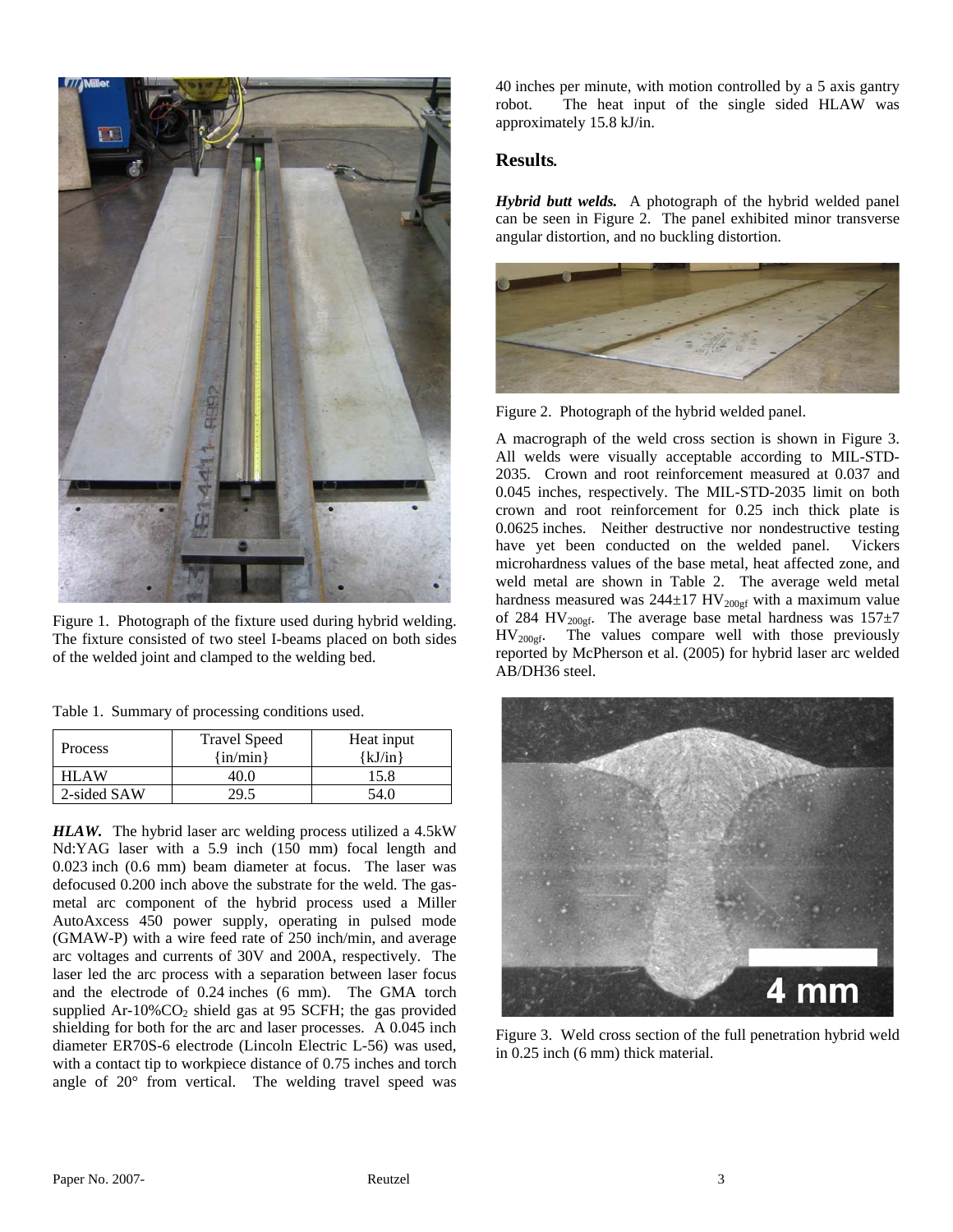Table 2. Vickers microhardness values measured from the weld cross section

| Location                  | Average Vickers Hardness $HV_{200\text{sf}}$ |  |  |
|---------------------------|----------------------------------------------|--|--|
| <b>Base Metal</b>         | $157 + 7$                                    |  |  |
| <b>Heat Affected Zone</b> | $222 + 25$                                   |  |  |
| Weld metal                | $244 + 17$                                   |  |  |

The distortion results are presented in Figure 4 as a contour map of the difference in plate shape before and after welding. The data presented in the figure is interpolated to provide finer details of the plate shape. A maximum upwards deflection of 0.086 inches is located at the lower right hand corner of the weld. Adjacent to this upward deflection is the maximum downward deflection of -0.065 inches. Both of these extremes correspond to a region of the panel that had been previously "kinked" during handling. During the fitting and tacking of the plate, it was necessary for the welder to force-fit the plates, thereby introducing anomalous extreme values.



Figure 4. Contour plot of the difference in out of plane distortion in a hybrid welded panel.

The amount of distortion induced during welding can be quantified several ways such as the maximum out of plane displacement, as indicated in Figure 4. The average distortion over the entire panel is  $0.024 \pm 0.029$  inches. A more comprehensive measure of the total weld distortion is by determining the distorted volume by numerically integrating the absolute value of the distortion data. The total distorted volume of the hybrid welded panel is approximately  $143 \text{ in}^3$ .

Future work will compare the distortion observed in the hybrid panel described in this work to like panels joined using standard shipyard welding techniques.

# **Ongoing research into hybrid welding for thin steel panel structures.**

In addition to butt welds, other joints typically welded on a panel line are also the focus of prior and ongoing research. Initially, insert welds were targeted as a potential hybrid application due to inherent distortion problems caused with their use (Huang, Dong, DeCan and Harwig 2003, Huang, Harwig, Dong and DeCan 2005). Hybrid laser arc and gas metal arc welding of small scale mock-up insert panels was completed. A photograph of the 2 by 4 foot insert (10 mm thick) welded into a 4 by 8 foot panel (5 mm thick) is shown below, in Figure 5. The proportions of angular and buckling distortion were computed using a least squares minimization comparing measured and theoretical (eigenvalue analysis) shapes of 3 by 3 foot insert welded panels (Bugarewicz 2005, Kelly, Martukanitz, Bugarewicz and Michaleris 2006). The resulting increase in distortion associated with increasing heat input attributed to various joining techniques is shown in Figure 6. There is a significant increase in buckling and total distortion associated with the GMAW process.



Figure 5. Photograph of 2 by 4 foot insert (AB/EH36, T=10 mm) hybrid laser arc welding into a 4 by 8 foot panel (AB/DH36, T=5 mm).



Figure 6. Magnitude of the components of weld distortion as a function of heat input for different welding processes used to join 18 by 18 inch inserts  $(AB/EH36, T=10 \text{ mm})$  into 36 by 36 inch panel (AB/DH36, T=5 mm). Magnitudes were predicted using a least squares minimization technique.

An additional application of interest for hybrid welding on the panel line is the joining of stiffeners to panel. An example is shown in Figure 7, where a two sided full penetration weld was made using approximately 13.5 kJ/inch of heat input at a travel speed of 60 in/min. These values represent a 22% decrease in heat input and a 114% increase in travel speed over the conventional welding process in place at Northrop Grumman Ship Systems. Future efforts will focus on further optimizing the hybrid welding process for joining stiffeners to panel.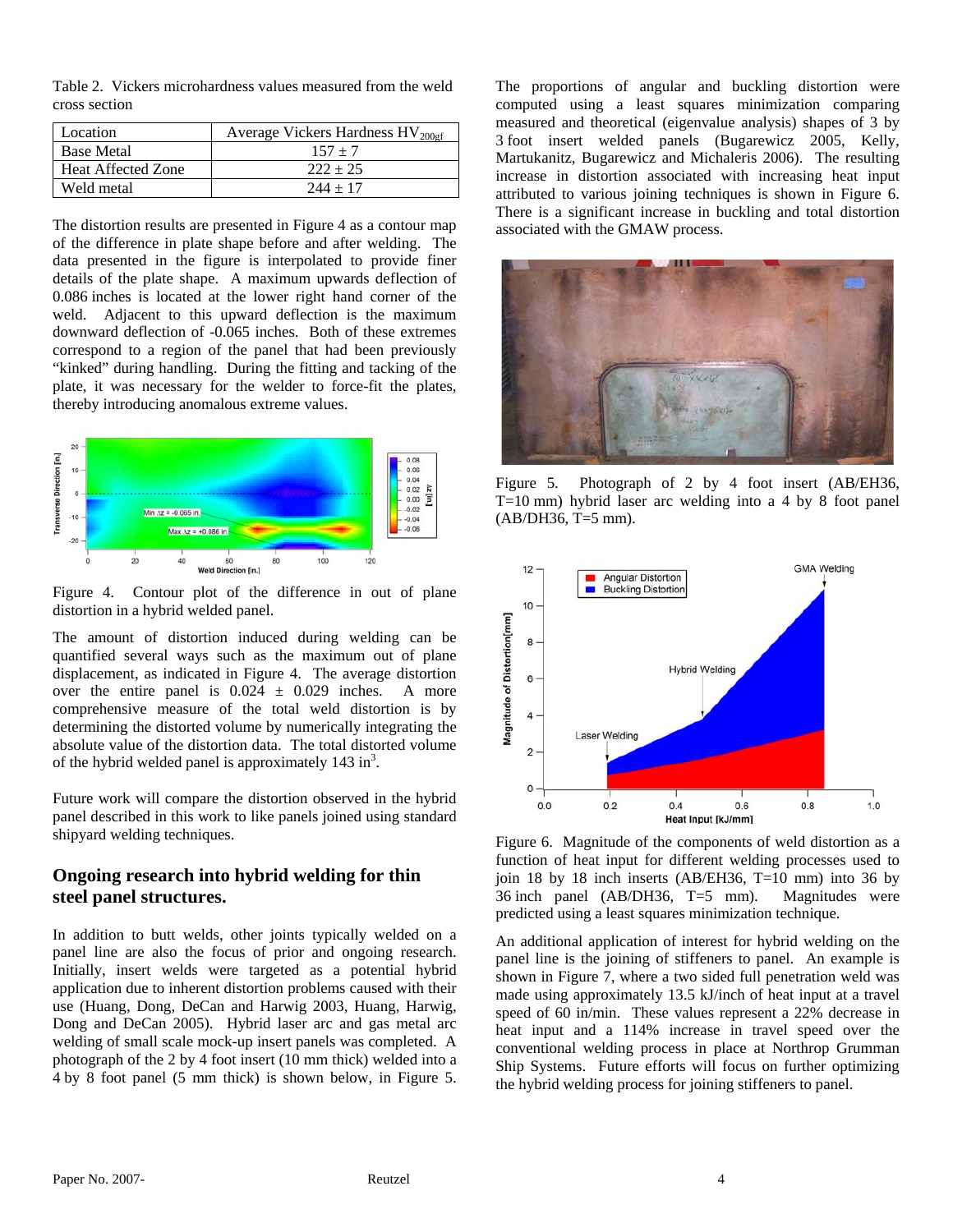

Figure 7. Photomacrograph of a double sided hybrid welded stiffener to panel (both AB/EH36, T=10 mm).

#### HYBRID WELDING FOR IMPROVING PRODUCTION RATE IN PIPE WELDS

#### **Background**

Welding of pipe represents a significant cost in the construction of tankers and other ships. Though much welding of pipe must occur *in situ* on board the ship, as much pipe as possible is rolled in a pipe shop and manually welded in the downhand position. Figure 8 illustrates a current joining technique employed at the General Dynamics National Steel and Shipbuilding Company (GD NASSCO). In the figure, the pipe is fixtured to a rotary positioner that rotates the pipe beneath the arc weld torch. The torch is manually manipulated by the operator.



Figure 8. Photograph of the conventional pipe welding process (courtesy GD NASSCO).

At GD NASSCO, the steel pipe ranges in thickness from 6.0 to 12.7 mm (0.237 to 0.500 inch). For thicker sections, producing an adequate joint requires the execution of multiple weld passes. Figure 9 shows a cross section of a multipass pipe weld in 12.7 mm (0.500 inch) wall thickness pipe.



Figure 9. Cross section of conventional multipass pipe weld with 12.7 mm (0.5 in) thickness (courtesy GD NASSCO).

To help determine potential savings in converting to a singlepass hybrid weld, a detailed study was undertaken to assess current practice (Reutzel, Mikesic, Tressler, Crue, Gwinn and Sullivan 2005). It was determined that the joining process takes up to 82 minutes for 4 inch diameter pipe, and up to 232 minutes for 30 inch diameter pipe (total time). The multipass conventional weld portion of the process contributes significantly to this time, in large part because joining pipes requires 2 to 5 passes at 0.13 to 0.25 m/min (5 to 10 ipm) weld travel speed. A time study was conducted to determine the time spent on each of the various operations used to join two pipes. A sample of the results for an open root joint over a range of pipe diameters is shown in Figure 10.



Figure 10. Plot of process times for entire pipe joining process for an "Open Root" joint.

Based on this, successful implementation of a single-pass hybrid weld can be expected to result in dramatic savings in time and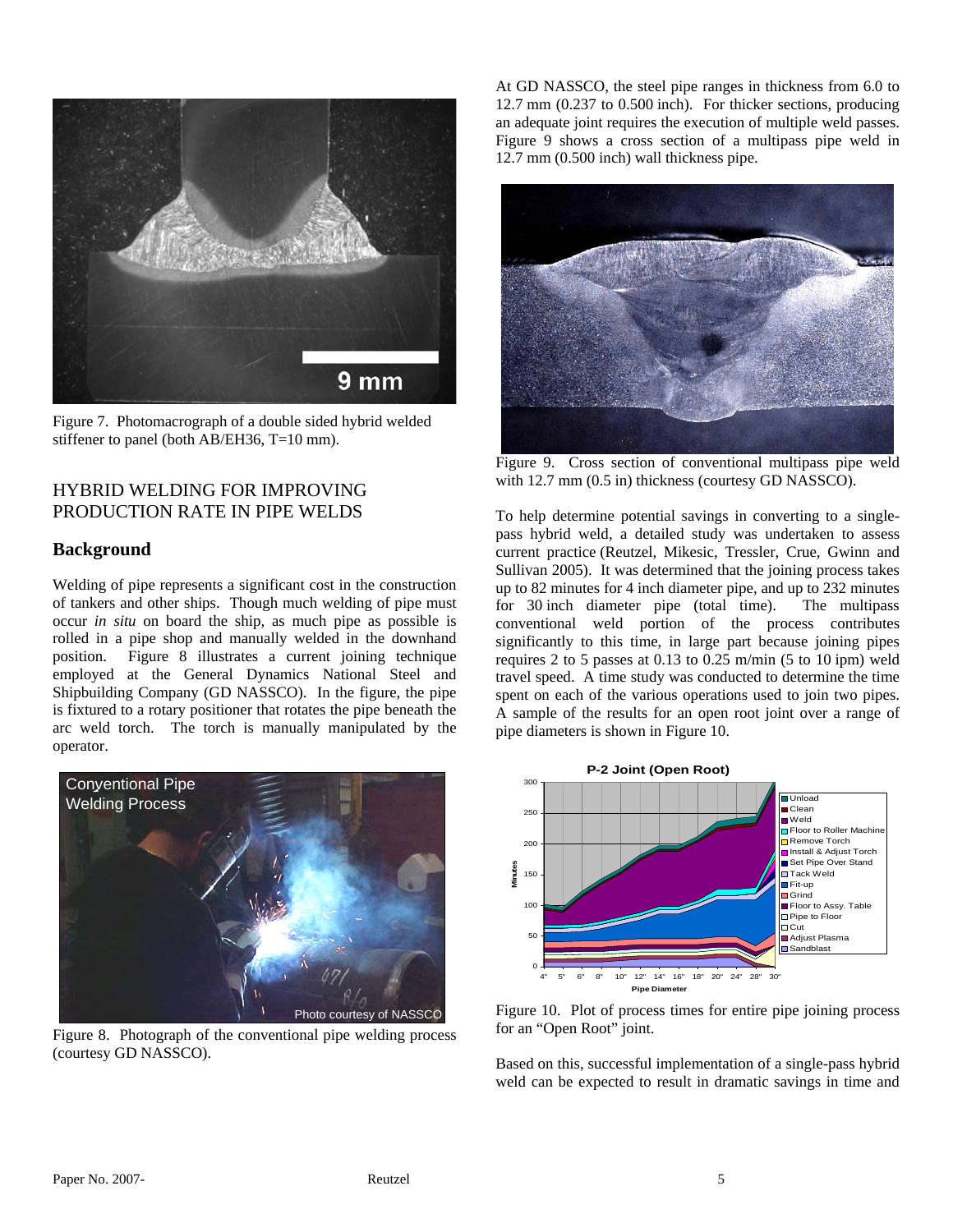money, as well as a reduction in weld wire consumption, hazardous gaseous process emissions, and total heat input (for decreased distortion). Additionally, reducing the number of weld starts and stops will result in fewer opportunities for defects. Comparing the fusion zones of hybrid<sup>†</sup> and conventional welds, shown in Figure 11, emphasizes these savings.



Figure 11. Macrographs comparing fusion zone of single-pass hybrid weld of 12.7 mm (0.500 inch) thick plate vs. a multipass conventional weld.

The study indicates that the money saved by switching to a hybrid welding process would pay for the cost of a hybrid pipe welding system in two years. A single laser can often be utilized to service a variety of welding stations, and this would further improve the return on investment. These potential benefits provide strong justification for developing a joint design and weld parameter selection strategy that are straightforward and that result in a robust manufacturing process. The next sections present experiments designed to provide insight and guidance into these issues, and follow the development of a hybrid pipe welding system through shipyard implementation for pre-production evaluations.

#### **Experiments**

 $\overline{a}$ 

The marriage of laser and GMA welding results in a wide variety of processing parameters which affect the weld quality. Experiments have been conducted to investigate various aspects of the steady state welding process, including joint design (bevel angle and land height), laser-lead vs. GMA torch-lead, laser to GMA torch spacing, travel speed, laser power, GMA wire feed speed, contact tip distance, and shield gas and plasma suppression gas configuration and characteristics. Additional practical aspects of the process, not related to the steady state

process parameters and specific to pipe welding or the pipe welding system, include air knife configuration (for spatter protection), welding over tack welds, welding with gaps, welding with ceramic backing, and heat management in the overlap (or tie-in) region (including laser power ramping and laser-GMA timing). The results of these experiments are detailed in Reutzel, Kelly, Tressler and Martukanitz (2005) and Reutzel, Kern and Tressler (2006), and are not discussed herein. However, one specific set of experimental results is provided to illustrate the complex interactions involved in bringing together a deep penetration laser keyhole weld with a conventional GMA weld.

This set of experiments investigated the effect of increasing spacing between the laser and the GMAW torch. Cross-sections of the welds are shown in Figure 12. It has been widely reported that a synergistic effect occurs when the two processes are spaced near one another, however in this type of bevelled butt joint additional observations can be made.



Figure 12. Macroscopic cross-sections illustrate how increasing spacing changes the fusion zone profile [10 mm thick, 5 mm land, 40º included angle, 0.9 m/min (36 ipm) travel speed, 8.9 m/min (350 ipm) WFS].

For this set of processing parameters, at both 2 and 4 mm spacing, it appears that full penetration has been achieved and full mixing throughout the fusion zone has occurred. However, while not completely evident in the cross-sections, significant backside blow-through was present in both cases, resulting in unacceptable weld quality. At slightly more distant spacing, 6 mm, full penetration was not achieved and there appear to be two separate solidification events occurring, as evidenced by the two distinct fusion zones. At still more distant spacing, full penetration is again achieved. However, there are clearly two separate fusion zones, so mixing between the filler material and the laser keyhole melt pool is minimal. Additionally, the same backside undercut is observed as in the autogenous laser welds.

It is believed the reason for these observations is that at near spacing the laser beam must penetrate the base metal *as well as* the additional material provided by the filler wire (which tends to flow slightly ahead of the wire). In this case, the combined process provides enough heat to result in full penetration, albeit accompanied by backside blow-through. As the spacing is increased to 10 mm, the melt puddle formed by the laser *leads* the GMAW puddle, so that no additional material is introduced

<sup>†</sup> Note that "hybrid" welding can be defined in a variety of ways. Throughout this paper, "hybrid" refers to a laser beam weld and GMA weld taking place simultaneously in close proximity. It has been noted in the literature that "hybrid" often refers to laser beam and GMAW wire impinging on the part within 0–2 mm. In many of our experiments, the laser beam led the GMAW wire by 10 mm or more. It was suggested that "tandem welding" may be a better way to refer to welds that use this spacing. Though we have chosen not to use this terminology in this paper, it is a noteworthy distinction. The referenced figure utilizes a 16 mm spacing.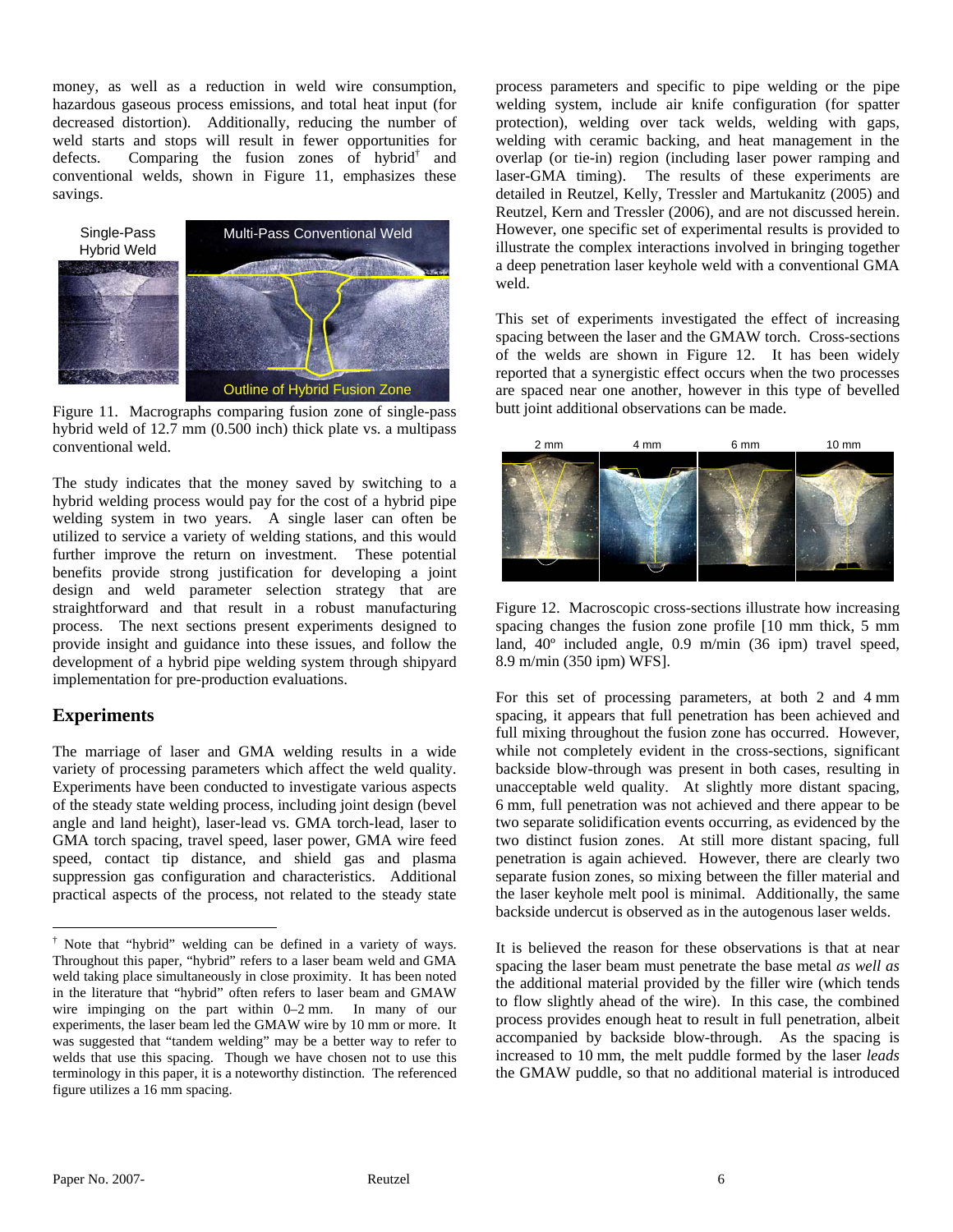to the joint in the region where the laser beam is striking the substrate. This is illustrated in Figure 13.





*Spacing and Travel Speed Effects.* In this set of experiments, both laser-to-GMAW torch spacing and travel speed were varied to observe the effect on fusion zone geometry. In this case, the land height and the joint angle are reduced (3 mm and 12º, respectively). The results are shown in Figure 14.



Figure 14. Macroscopic cross-sections illustrate effects of laserto-GMAW torch spacing and travel speed on fusion zone geometry. [10 mm thick, 3 mm land, 12º included angle, 0.51, 0.76, 1.0 m/min (20, 30, 40 ipm) travel speed, 5.1, 7.6, 8.9 m/min (200, 300, 350 ipm) WFS].

At low travel speed [0.51 m/min (20 ipm)] and near spacing, good mixing is again achieved, but the process is prone to backside blow-through (an unacceptable condition, as backside weld bead geometry is extremely inconsistent). At this travel speed, however, more distant spacing does not lead to full penetration. This seems to indicate that at low travel speed the laser beam interacts with the material introduced by the GMAW process, even at laser-to-GMAW torch spacing up to 16 mm.

As speed is increased with near spacing, the reduced heat flux per unit length prevents full penetration. However, as laser-to-GMAW torch spacing is increased, complete penetration is observed to occur at much higher travel speeds. Additionally, the narrow joint angle has prevented undercut on the backside. This indicates that at higher speeds and distant laser-to-GMAW torch spacing, the laser beam does not interact with material introduced by the GMAW process. Melting of the bevel walls at lower speeds may also influence penetration characteristics.

#### **Weld Test Results**

Based on these experiments and the best available information, a hybrid pipe welding system was constructed, details of which are discussed in the next section. This system was utilized to develop process parameters for the range of pipe wall thicknesses from 6.0 to 12.7 mm (0.237 to 0.500 inch), corresponding to 4 inch SCH-40 to 16 inch SCH-XS pipe. Visual tests, radiographic tests, macro-section evaluations, tensile tests, face-and-root bend tests were conducted in accordance with the qualification requirements of the American Bureau of Shipping (ABS). On 23 March 2007, the weld procedure for 6 inch SCH-40 pipe, with 7.1 mm (0.280 inch) wall thickness, was qualified for use by ABS, the first such qualification of hybrid welding by ABS in the United States. The single-pass weld was performed with a machined square butt pipe edge preparation, i.e. no bevel, at a travel speed of 0.76 m/min (30 ipm) with a 4.5 kW fiber laser, delivered by a 300 micron passive fiber and focused through a 200 mm focal length lens with Ar plasma suppression gas directed above the keyhole, leading the GMA torch by 25 mm, running at 6.4 m/min (250 ipm) WFS in synergic pulse mode with 50 scfh of Ar-10%CO<sub>2</sub> shield gas. Photographs of the outside of a hybrid welded 6 inch SCH-40 pipe joined using the approved procedure is shown in Figure 15, and the inside in Figure 16. Photographs of the mechanical tests are shown in Figure 17.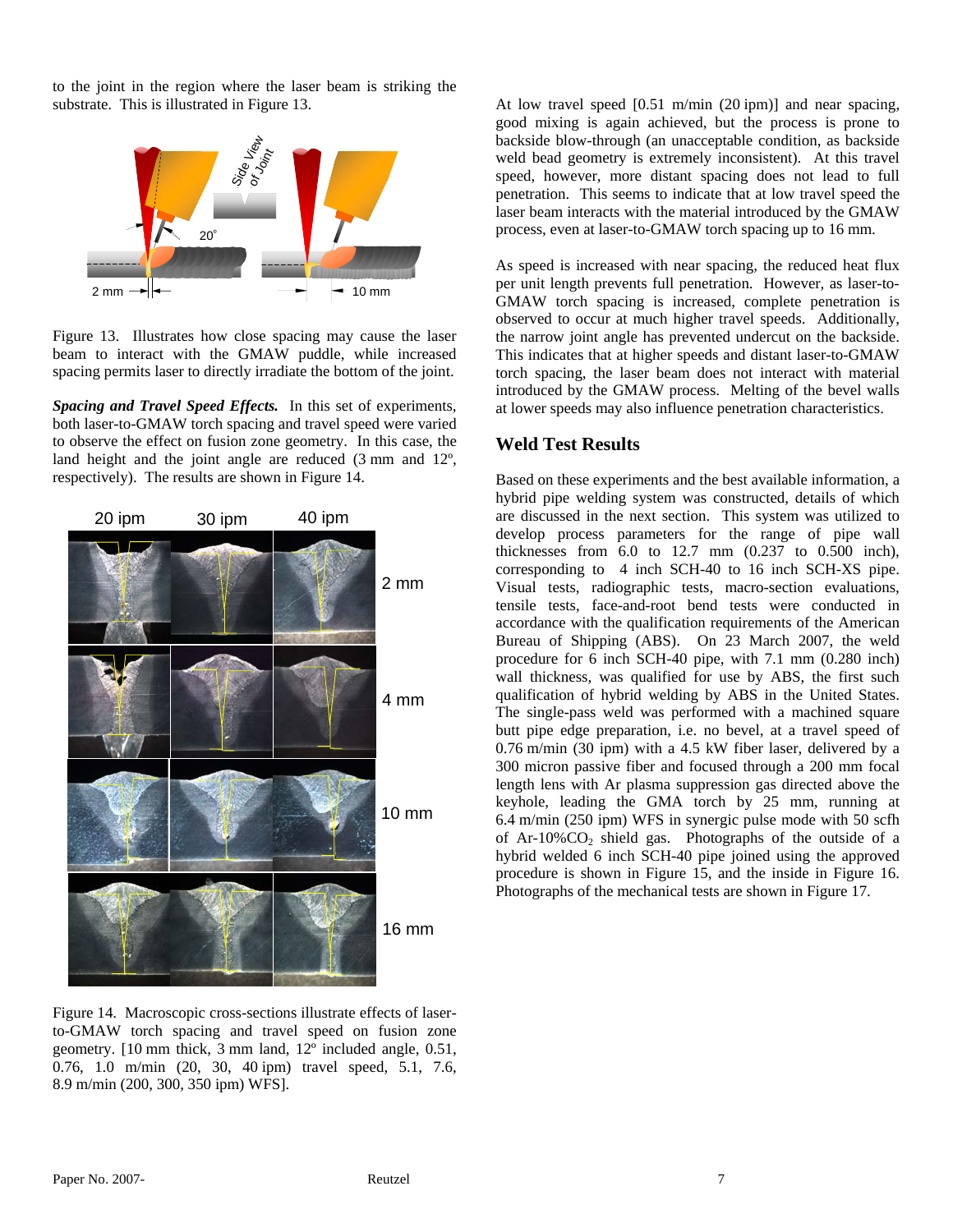

Figure 15. Photograph of the outside of a hybrid pipe weld produced at GD NASSCO, focused on the overlap region.



Figure 16. Photograph of the inside of the same hybrid pipe weld, illustrating the consistent reinforcement along the inside diameter.







Figure 17. Results of macro-section and mechanical tests of welds for 6 inch SCH-40 pipe [wall thickness of 7.1 mm (0.280 inch)].

The test results are compiled in Table 3, below.

| Table 3. Test results for hybrid welding of 6 inch SCH-40 pipe. |  |  |  |  |  |
|-----------------------------------------------------------------|--|--|--|--|--|
|-----------------------------------------------------------------|--|--|--|--|--|

| <b>Guided Bend Tests</b> |                 |                                  |                                 |                                            |        |  |  |
|--------------------------|-----------------|----------------------------------|---------------------------------|--------------------------------------------|--------|--|--|
| Specimen<br>No.          | Type of<br>Bend | Mandrell<br>Radius<br>$\{inch\}$ | Specimen<br>Width<br>$\{inch\}$ | Specimen<br><b>Thickness</b><br>$\{inch\}$ | Result |  |  |
| #1                       | Root            | 0.560                            | 1.5                             | 0.280                                      | Accept |  |  |
| #2                       | Root            | 0.560                            | 1.5                             | 0.280                                      | Accept |  |  |
| #3                       | Face            | 0.560                            | 1.5                             | 0.280                                      | Accept |  |  |
| #4                       | Face            | 0.560                            | 1.5                             | 0.280                                      | Accept |  |  |

| <b>Tensile Tests</b> |                     |                                |                                   |                            |        |  |  |
|----------------------|---------------------|--------------------------------|-----------------------------------|----------------------------|--------|--|--|
| Specimen<br>No.      | Width<br>$\{inch\}$ | <b>Thickness</b><br>$\{inch\}$ | Ultimate<br>Strength<br>$\{psi\}$ | Location<br>of<br>Fracture | Result |  |  |
| <b>TR-1</b>          | 0.749               | 0.260                          | 74.987                            | <b>Base Matl</b>           | Accept |  |  |
| $TR-2$               | 0.749               | 0.260                          | 73.754                            | <b>Base Matl</b>           | Accept |  |  |

| <b>Weld Macro Tests</b> |        |  |  |  |
|-------------------------|--------|--|--|--|
| Specimen No.            | Result |  |  |  |
|                         | Accept |  |  |  |
|                         | Accept |  |  |  |
|                         |        |  |  |  |

| Non-Destructive Tests |        |  |  |  |
|-----------------------|--------|--|--|--|
| $r_{VDE}$             | Result |  |  |  |
| Visual Inspection     | Accept |  |  |  |
| Radiograph            | Accept |  |  |  |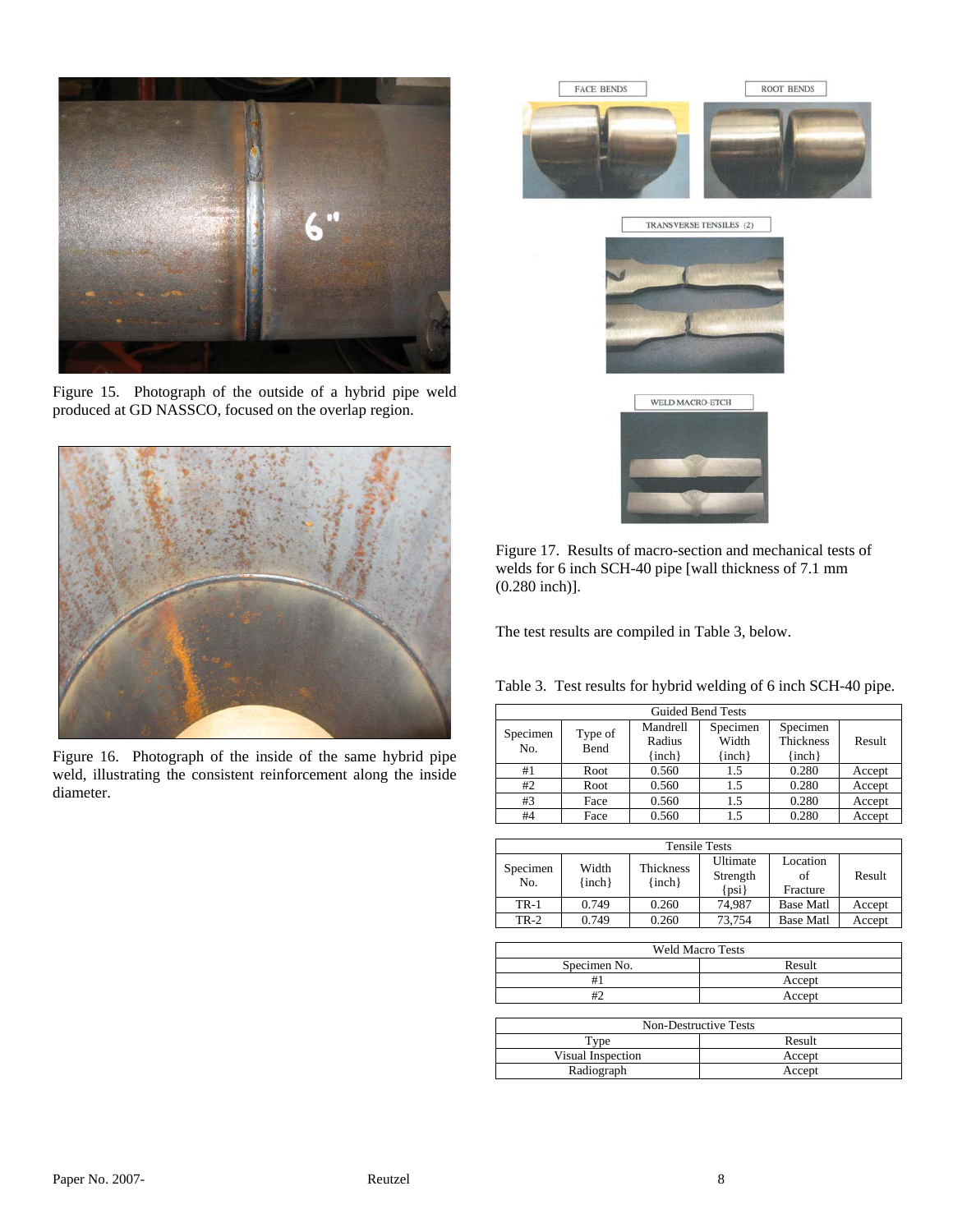Radiographic testing was also conducted for the various pipe schedules in accordance with ABS requirements. In most cases, the welds were acceptable, though attempts are ongoing to further reduce porosity throughout, particularly near the overlap region.

These results are indicative of testing that is being undertaken over the entire range of pipe schedules in order to support the generation of Procedure Qualification Records (PQRs) to support weld certification by ABS.

# **Hybrid Pipe Welding System Implementation**

Though substantial investigation into hybrid laser-GMA weld parameter development was undertaken prior to delivery of the hybrid pipe welding system, it is the system that was used to make the qualified pipe weld above, and it is the system that is currently installed on the shipyard production floor. A system specification was generated to address numerous practical considerations of welding with this new hybrid laser-GMA welding technology in a pipe shop. Critical items that were addressed in the specification include an ability to roll pipe assemblies, with potentially substantial moments as elbows are rotated, while maintaining a tightly controlled rotational velocity in order to maintain weld travel speed, ability to track the joint with high resolution to ensure the laser keyhole fully envelops the joint, ability to specify the laser power ramping and weld tiein characteristics, ability to store all process parameters for each weld, simple user interface and operation, and others.

Wolf Robotics was selected to design and build the system. The system was delivered to the Applied Research Laboratory at Penn State University for transfer of process parameters developed on plate to pipe, then it was shipped to GD NASSCO shipyard and installed in a custom safety enclosure within their pipe shop. The installation is shown in Figure 18.



Figure 18. Aerial view of the hybrid pipe welding station and the safety enclosure installed in the GD NASSCO pipe shop.

The typical procedure for using the hybrid pipe welding system to join a pipe spool (typically welding pipe to a fitting) is outlined below:

1. Load

- Remove the previous pipe from the rotary positioner
- Load the current pipe onto the rotary positioner
- Check cover glass, clean if necessary
- 2. Teach Joint
	- Input set-up data at the Wolf Cell Controller, including the serial number
	- Teach weld starting point
	- Finish set-up
- 3. Weld
	- Weld the pipe
	- Inspect the weld

In each case, after the pipe is loaded into the rotary positioner (overhead crane access is provided for large pipe spools), the operator selects the weld diameter and schedule from the user interface, and the pre-determined welding parameters are loaded into the welding program. The operator must then jog the robot head close enough to the joint for the seam tracking system to register the joint, to serve as the weld starting point (a close-up image of the operator teaching a test joint is shown in Figure 19). Robot safety and laser safety are important considerations, and the system is designed to offer redundant interlocks and user controls to address these concerns. When the operator is safely outside the welding area, the weld can proceed and the operator can watch through a laser-safe window covered with a conventional arc welding curtain. After the robot completes the weld, it moves safely back to a so-called PARK position to enable a crane to off-load the welded spool.



Figure 19. Photograph showing the operator jogging the robot to teach the approximate joint location.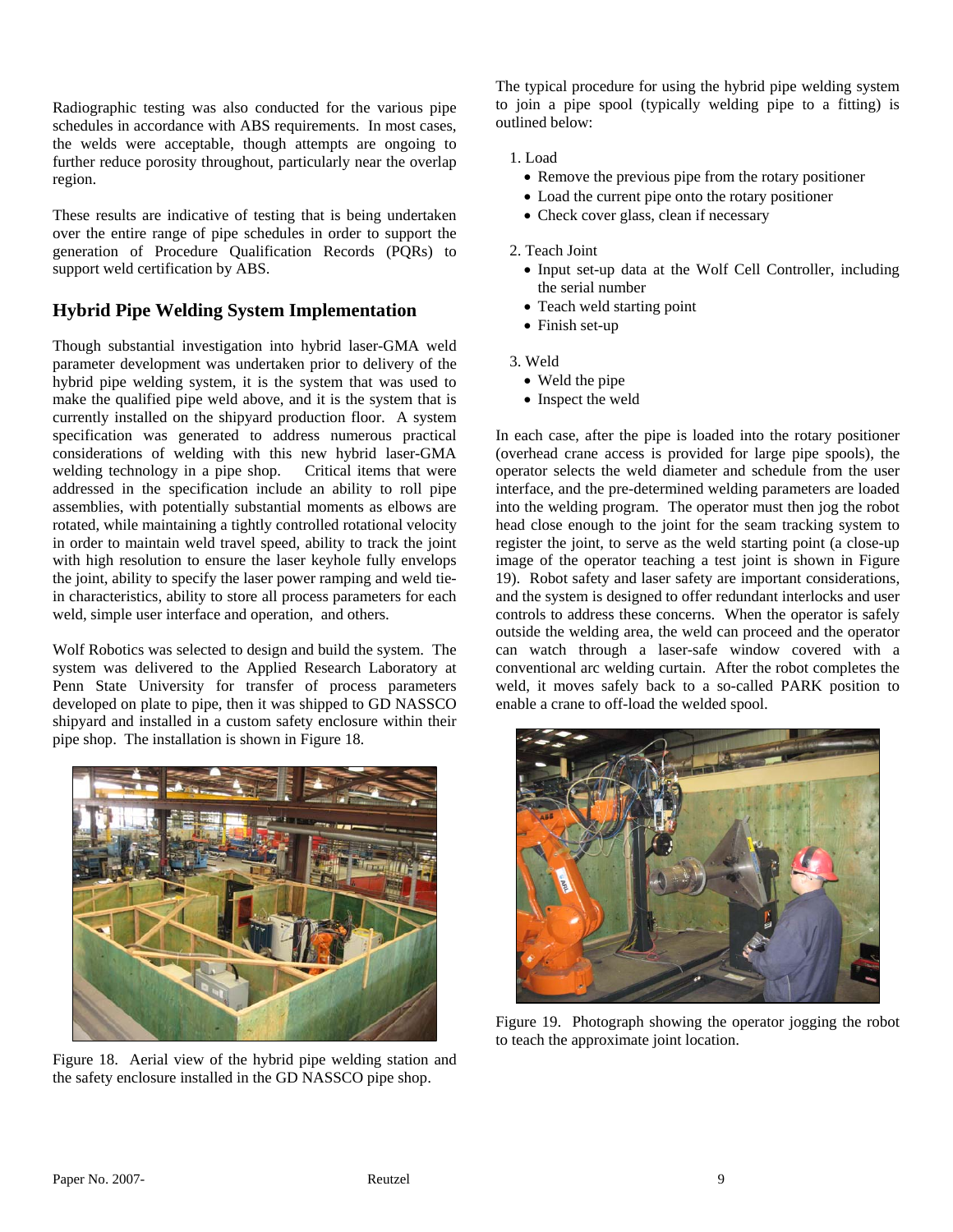Once hybrid laser-GMA parameters were developed to produce visually acceptable welds on a set of pipe schedules that covered the range of wall thicknesses, a small production run was conducted to provide an initial view into potential production rate. In order to mimic the random order of pipe spools that come through a welding cell in the course of a normal day, the pipes were presented in a pseudo-random order so that the operator was required to re-teach the location of each joint prior to executing the weld. A photograph of the ten welded pipes is provide in Figure 20, and the results of the time study are presented in Table 4.

Note that the time to load, teach, and weld 10 joints averages under 7 minutes per weld. This substantial improvement over conventional techniques can be contributed to the ease in utilizing the system due to the automatic seam tracking, and both the higher travel speeds and reduction in number of passes.



Figure 20. Photograph of pipes joined with a hybrid laser-GMA weld for the small production test run time study.

| Pipe Dia.      | Pipe     | Load         | Teach Joint  | Weld                             |
|----------------|----------|--------------|--------------|----------------------------------|
| $\{inch\}$     | Schedule | ${min:sec:}$ | ${min:sec:}$ | ${min:sec:}$                     |
| 4              | 40       | 00:32        | 05:25        | 06:35                            |
| 6              | 40       | 11:05        | 14:15        | 16:05                            |
| 4              | 80       | 18:30        | 22:55        | 24:00                            |
| 8              | 40       | 25:25        | 29:55        | 30:35                            |
| 8              | 80       | 33:15        | 36:55        | 38:35                            |
|                |          |              |              |                                  |
| $\overline{4}$ | 40       | 39:50        | 42:40        | 44:20                            |
| 6              | 40       | 46:10        | 49:35        | 50:55                            |
| 6              | 80       | 52:10        | 55:10        | 57:10                            |
| 8              | 40       | 58:00        | 61:10        | 62:35                            |
| 8              | 80       | 64:00        | 67:05        | 68:40                            |
|                |          |              | Total        | $68 \text{ min } 40 \text{ sec}$ |

Table 4. Results of the small production test run time study.

Not addressed in this initial investigation is the comparison of pipe preparation time. To date, only machined pipe edges have been utilized, straight butt for thinner wall pipes and special

bevels for thicker wall pipes. Portable pipe edge preparation tools are available to perform these machining operations. A cost-benefit analysis that considers any increases in pipe edge preparation time is underway.

#### **CONCLUSIONS**

Quarter inch thick, two by ten foot AB/AH36 steel panels were joined using a hybrid laser arc welding process having a heat input of 15.8 kJ/in. The weld was visually acceptable. The resulting distortion consisted of minor angular distortion and no observable buckling attributed to the welding process. The average out of plane difference before and after welding was  $0.024 \pm 0.029$  inches. The calculated heat input is approximately 71% less than the conventional welding process. Ongoing and future research were presented on hybrid welding for panel line applications targeting plate thicknesses less than 10 mm thick.

A hybrid pipe welding system capable of joining pipe in a single pass was developed, designed, built and implemented at GD NASSCO for pre-production evaluation. Significant effort was spent to determine suitable process parameters, and weld quality sufficient for ABS qualification was produced for pipe schedules ranging from 4 to 10 inch diameter and up to 0.5 inch wall thickness. A series of ten pipes were joined in just over an hour using the hybrid pipe welding system, suggesting substantial savings may be realized if the process proves itself robust in actual production and if joint edge preparation time can be kept in check.

# ACKNOWLEDGEMENTS

The authors would express their sincere gratitude to the following people for their contributions and support: Kevin Carpentier from the Center for Naval Shipbuilding Technology, Ludwig Kern, Jay Tressler, Ed Good, Chris Sills, Bill Rhoads, and Jim McDermott from the Applied Research Laboratory at Penn State, and Juan Avalos, Efren Villa, and Randy Doerksen from General Dynamics NASSCO.

This material is based in part upon work supported by the Office of Naval Research through the Naval Sea Systems Command under contract No. N00024-02-D-6604, Delivery Order No. 0019, and by the Office of Naval Research through the Manufacturing Technology Program's Center for National Shipbuilding Technology (CNST) under Contract No. N00014- 03-C-0413, Subcontract No. 2005-352. Any opinions, findings, conclusions, or recommendations expressed in this material are those of the authors and do not necessarily reflect views of the Office of Naval Research or the Naval Sea Systems Command.

#### REFERENCES

BUGAREWICZ, M.B., M.S. Thesis, The Pennsylvania State University, 2005.